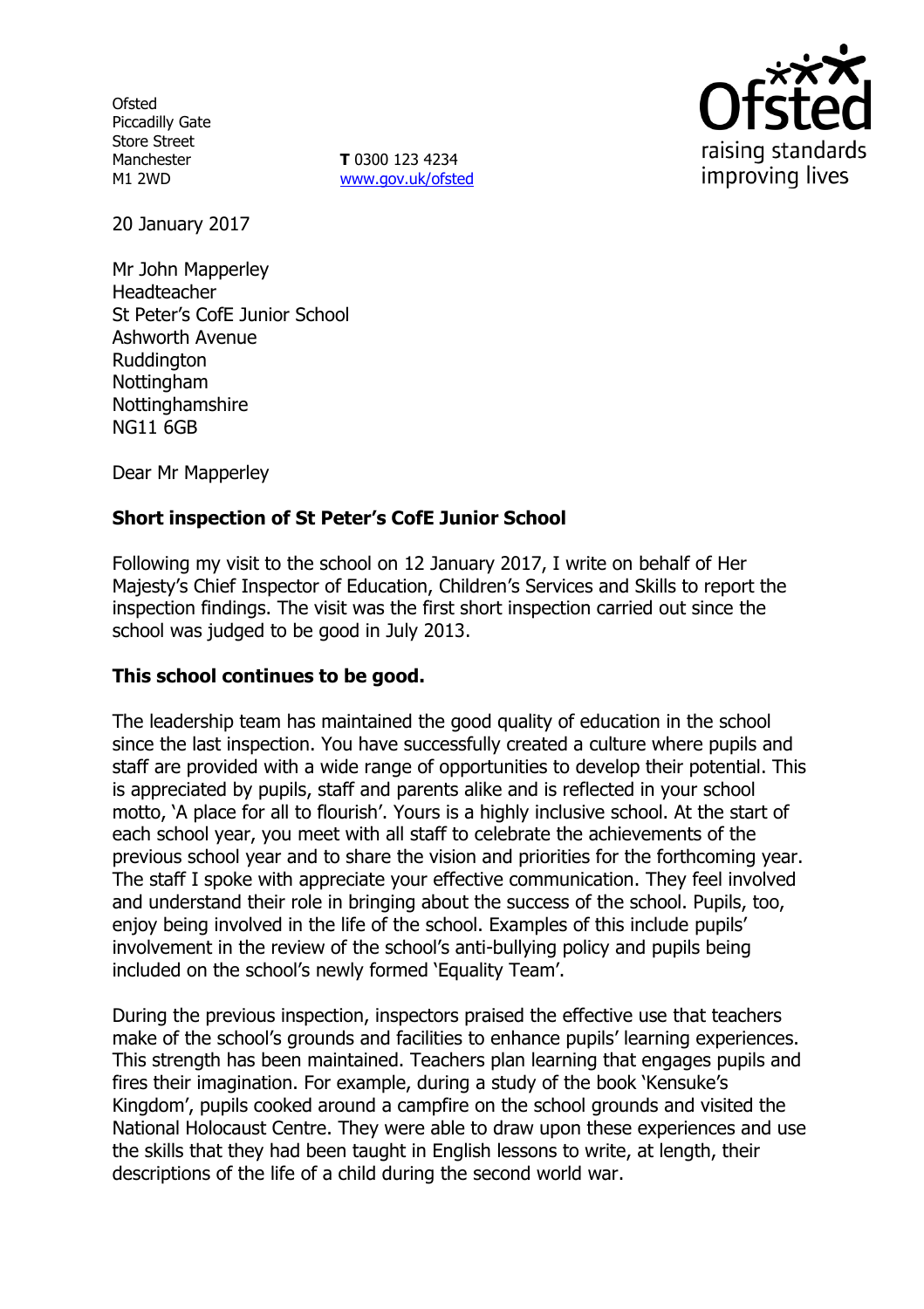

Parents are welcomed into St Peter's Church of England Junior School. One member of staff told me that there are sometimes so many parents who volunteer to help in school that names have to be drawn from a hat! During the autumn term, parents and pupils come to school together for a bedtime story, with hot chocolate, around the campfire in the school grounds. One parent used the online survey, Parent View, to praise some of the school's special qualities: 'The school has a holistic outlook and treats each child as an individual, helping them develop their creativity and confidence alongside the curriculum.'

At the time of the last inspection, inspectors asked you to ensure that pupils are given more opportunities to learn independently, to ensure that tasks are well matched to their abilities and that individual targets set for pupils are frequently referred to during lessons. You have successfully addressed these areas for improvement. During our tour of classrooms, we saw pupils working independently and collaborating in pairs or small groups. As I spoke with pupils, they told me that the work they had been given was just right for them. It was making them think and draw upon their previous learning. In every class, pupils were able to tell me about their long-term targets for improvement and those to be achieved during that particular lesson. We saw teachers and teaching assistants providing effective support and challenge for pupils, asking well-thought-out questions and making good use of equipment to help pupils grasp the concepts they were learning.

Recently, you and your leadership team have recognised that there is work to do to improve the rates of progress that pupils make in reading and writing. You have wasted no time in beginning to address these relative weaknesses, with particular success in reading so far. In doing so, you have recognised that the assessment system you developed in response to the new national curriculum should now be reviewed. The revision you are proposing will provide the precise information that teachers require to ensure that all groups of pupils do as well as they can.

Parents were very keen to speak with me as they brought their children to school in the morning and many shared their views through Ofsted's online questionnaire, Parent View. Almost without exception, parents were highly positive about the school. Typically, they said that their children are safe and enjoy coming to school. They were quick to praise the raft of opportunities available to pupils and the community feel of the school. Many parents praised the staff, particularly the leadership team. One parent summed up the views of many by declaring, 'Hats off to the leadership!'

In lessons, pupils have positive attitudes to learning. They listen attentively to their teachers and respectfully to each other. Pupils in every class we visited were able to describe what they were learning and how it linked with previous lessons. Every pupil in Years 4 to 6 has their own tablet to use in class. Pupils enjoy using this technology, both to help them in lessons and also, with support from their teacher, to share the work they have been doing with their parents at home.

The school environment is bright and welcoming. Displays around school celebrate pupils' work and promote learning. For example, several large photographs in the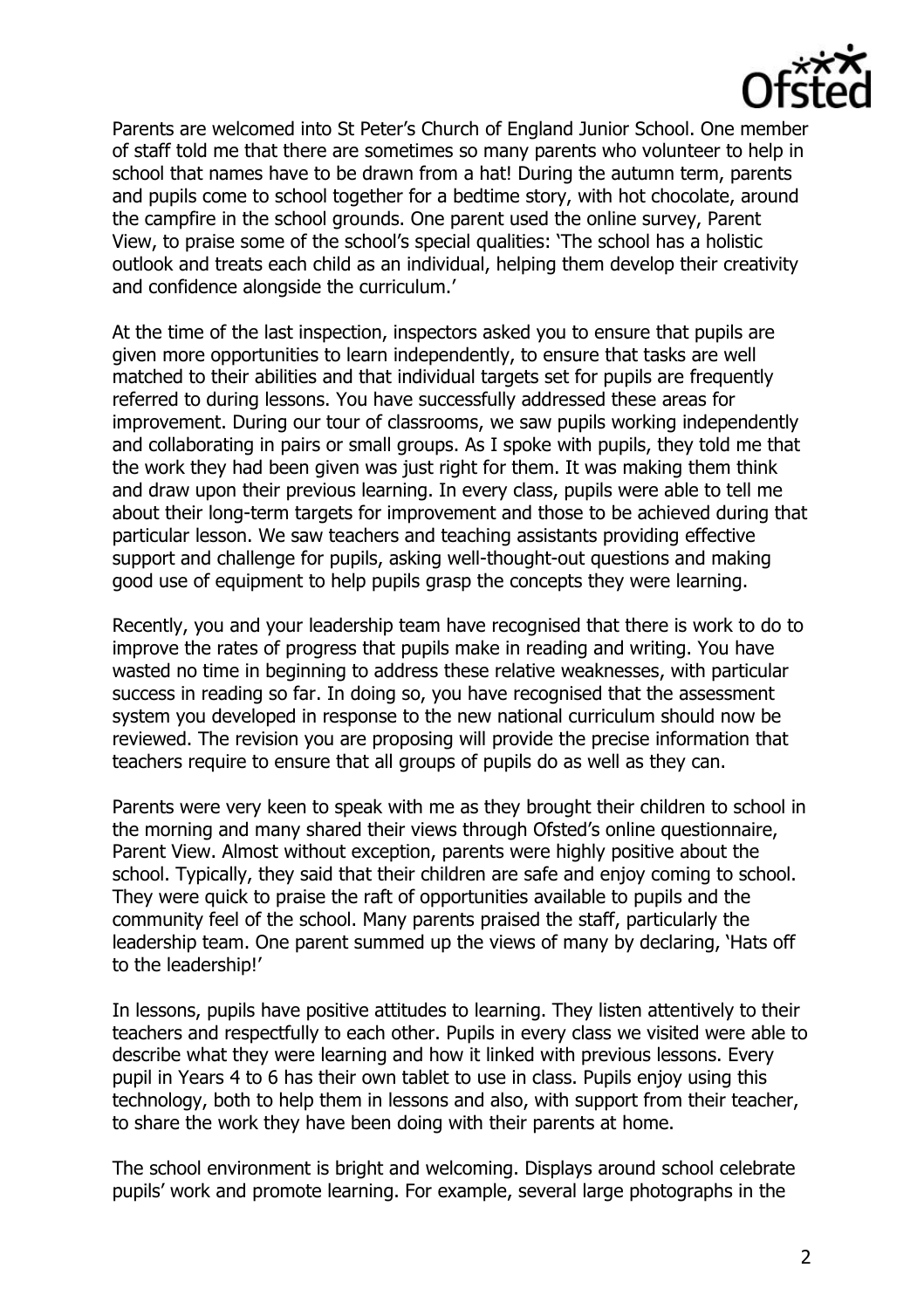

entrance show staff enjoying reading.

Governors know the school well. They are fully aware of the strategic role they have to play. They provide you, and other leaders, with an effective balance of support and challenge. Governors, like everyone associated with the school, are keen for the pupils to do well.

## **Safeguarding is effective.**

You have ensured that all safeguarding arrangements are fit for purpose and the records you keep are detailed and of high quality. The necessary vetting checks take place when new staff come to work at your school. Staff receive appropriate training and know how to raise concerns about the welfare of a pupil, should they arise.

You ensure that safeguarding is at the front of everyone's mind through frequent reminders that safeguarding is everyone's responsibility.

One governor has particular responsibility for safeguarding. She visits the school regularly to check for herself that procedures are robust.

Pupils say that they are taught how to keep themselves safe. For example, they learn about fire safety and stranger danger. Older pupils told me that they are learning about the potential perils of social media and other important aspects of online safety.

Pupils also told me that they feel safe in school. They say that bullying is very rare. They agreed that they could share any worries with a trusted adult.

# **Inspection findings**

- You and your staff are determined to provide pupils with a wealth of opportunities and experiences to enhance their learning and to make sure that they are well prepared for life after primary school. Pupils can choose from an extensive range of clubs that are on offer at lunchtime and after school. Enterprise projects help pupils learn teamwork and simple business skills. The many opportunities that pupils have to raise funds and make collections, such as 'Teddies for Uganda', 'The Shoebox appeal', WaterAid and the BBC's Children in Need, encourage pupils to learn about helping those who are less fortunate. Pupils told me they enjoyed topics where they learned about the different cultures in India and South America.
- **Pupils enjoy reading. They use their knowledge of phonics and punctuation to** read with expression. There is a wide variety of books in school to ensure that pupils are able to select books that match their abilities and interests.
- You and other leaders have identified that there is work to do to ensure that pupils make better progress in reading and writing. You have already put in place several strategies to achieve this. Additional reading initiatives and teachers focusing more closely on particular aspects of writing are beginning to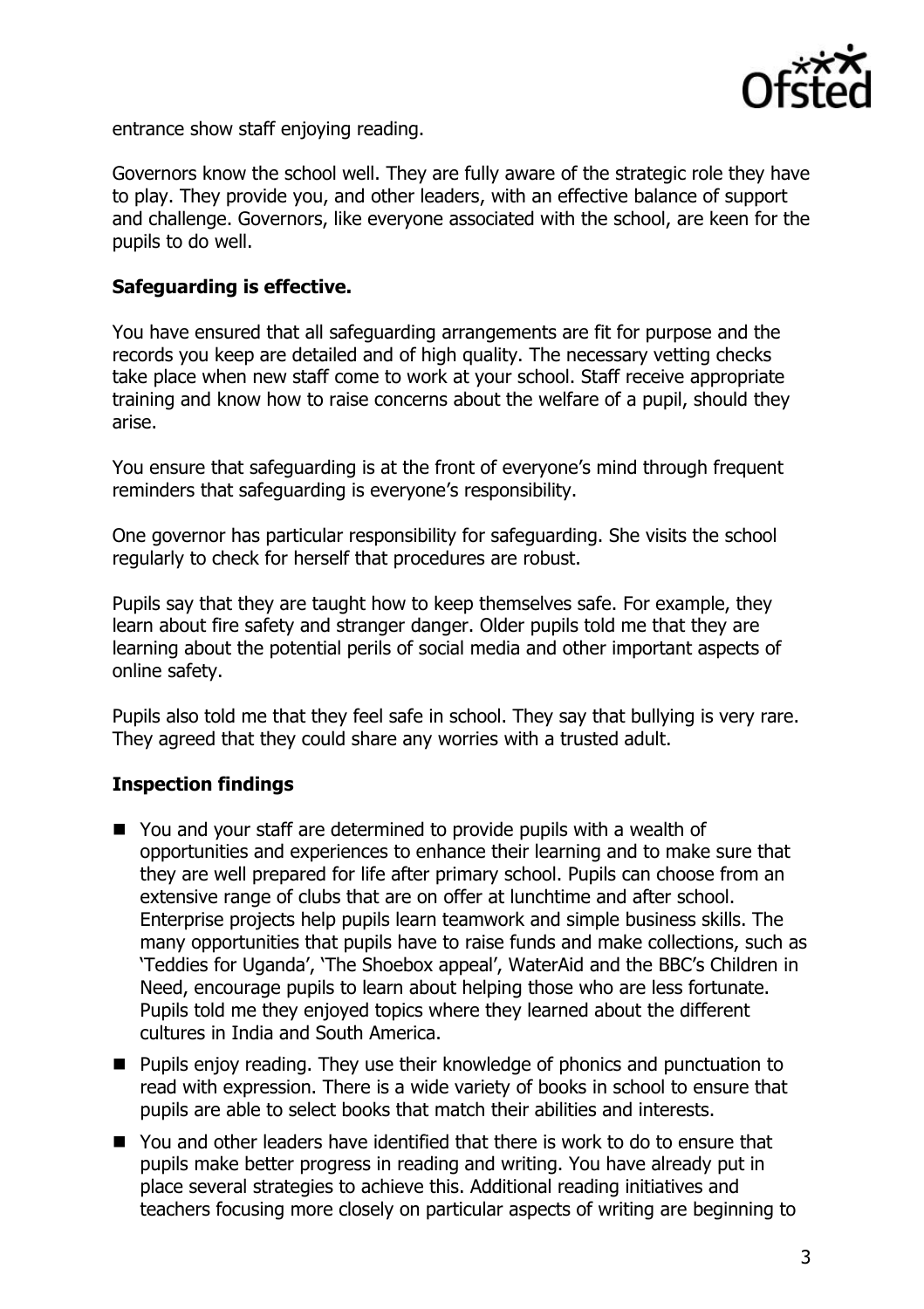

bear fruit. Early indications, including work seen in pupils' books, show that these are beginning to have a positive impact.

- Following the removal of national curriculum levels, you and your leadership team developed a new system for checking how well pupils are doing. While this has been useful, the system is not providing you with all of the information you require to ensure that pupils of all abilities make the best possible progress. You and your leadership team have recognised that the time has come to review the system so that it is even more effective.
- The pupil premium funding is targeted carefully to provide additional support for disadvantaged pupils and to ensure that they take part in the full range of enrichment activities. You are determined that the revised assessment system will enable your leadership team to use the additional funding even more effectively so that disadvantaged pupils, including those who are most able, achieve even higher than they do currently.

## **Next steps for the school**

Leaders and those responsible for governance should ensure that:

- $\blacksquare$  pupils' progress in writing is accelerated so that they make better progress from their starting points
- the school's approach to assessing and tracking pupils' progress provides the information needed to enable quick identification of any underachievement, so that teachers can adapt their teaching to make sure that pupils of all abilities, including those who are disadvantaged, fulfil their potential.

I am copying this letter to the chair of the governing body the director of education for the Diocese of Southwell, the regional schools commissioner and the director of children's services for Nottinghamshire. This letter will be published on the Ofsted website.

Yours sincerely

Di Mullan **Her Majesty's Inspector**

### **Information about the inspection**

During the inspection, I held meetings with you, your deputy headteacher and one of the assistant headteachers. I also met with four other members of staff and four members of the board of governors, including the chair of governors. I spoke with parents as they brought their children to school and a group of six pupils. You and I undertook a tour of the school to see the learning that was taking place in every year group and I examined pupils' books with the deputy headteacher.